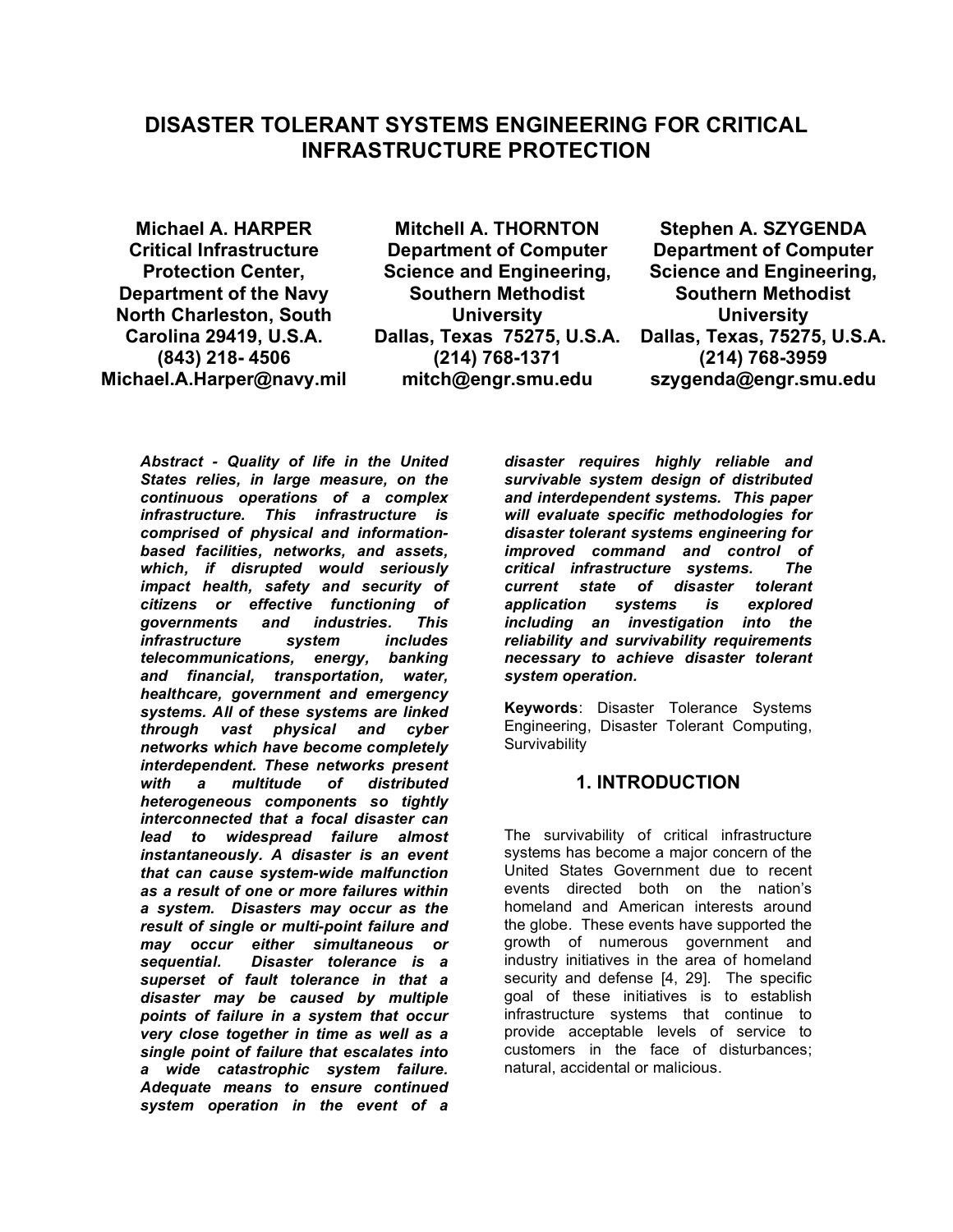The reliance of the nation's critical infrastructure systems on fragile information and communication systems puts these infrastructures at risk for catastrophic failure. Threats arise from reliance on commercial components of unquantified reliability, unsecured legacy software systems, and a lack of understanding of continuously evolving distributed complex networks. All of these variables are vulnerable to outside manipulation through networks and outsourcing of design.

Massive computerization of infrastructures has enabled major efficiency gains, but at the cost of tightened coupling. The financial cost of interruptions escalates more rapidly now than before computerization. There is a specific need for approaches to infrastructure design and evolution that simultaneously enable the efficiencies that computers make possible while ensuring that the costs of service stream interruptions remain acceptable in the face of disruption.

The vulnerability of critical infrastructure systems to disasters creates new challenges for systems engineering, as well as for research across related disciplines such as software engineering, computer science and security engineering. In systems engineering, design for disaster tolerance including survivability, reliability and fault tolerance, emerges as a research priority.

Infrastructure systems are large and distributed. Modeling for these complex systems requires interdependent sector analysis and the ability to handle potentially dissimilar fault models. In this respect, hierarchical modeling is investigated as a means to provide adequate systems analysis.

The following sections discuss the rationale for hierarchical analysis of infrastructure sectors and provide a background investigation into various methods applicable in this area. Further, the application of systems theory to critical infrastructures in the face of catastrophic events is discussed.

## **2. DISASTER TOLERANT SYSTEMS ENGINEERING**

Fault tolerance of a system is essential to ensure continued operation and provide necessary system services despite the failure of components. The goal of a fault tolerant system can be defined as the specified degree of resiliency in a system, subject to minimizing overhead costs such as duplicate resources, communication, and time overheads [22]. Designing disaster tolerance into complex critical infrastructure systems is essential to ensure continued operation and provide necessary system services despite the failure of components.

When disrupted, an information system must be adjusted to assure continued provision of the information services on which the infrastructure depends. Adjustment will involve reconfiguration. To be reconfigured, an information system must be reconfigurable. System reconfigurability can occur at many levels, including operating parameters, module implementations, code location, replacement of physical devises, etc. An understanding of the failure rates inherent in these levels requires incorporating systems reliability.

Reliability theory is a critical component involved in this respect in order to model system behavior and ensure system operational success. Reliability is a function of probability which can be defined as a quantified measure of uncertainty about a particular type of event. Probability generally assumes that there exists certain information about a system such as the individual component reliability behavior. Generally, the completeness of this information relies on the satisfactory fulfillment of two conditions:

- 1. All probabilities or probability distributions are known or are perfectly determinable.
- 2. The system components are independent.

However, when attempting to model and analyze the reliability of large complex systems these assumptions may not hold. For example, when a system has a series-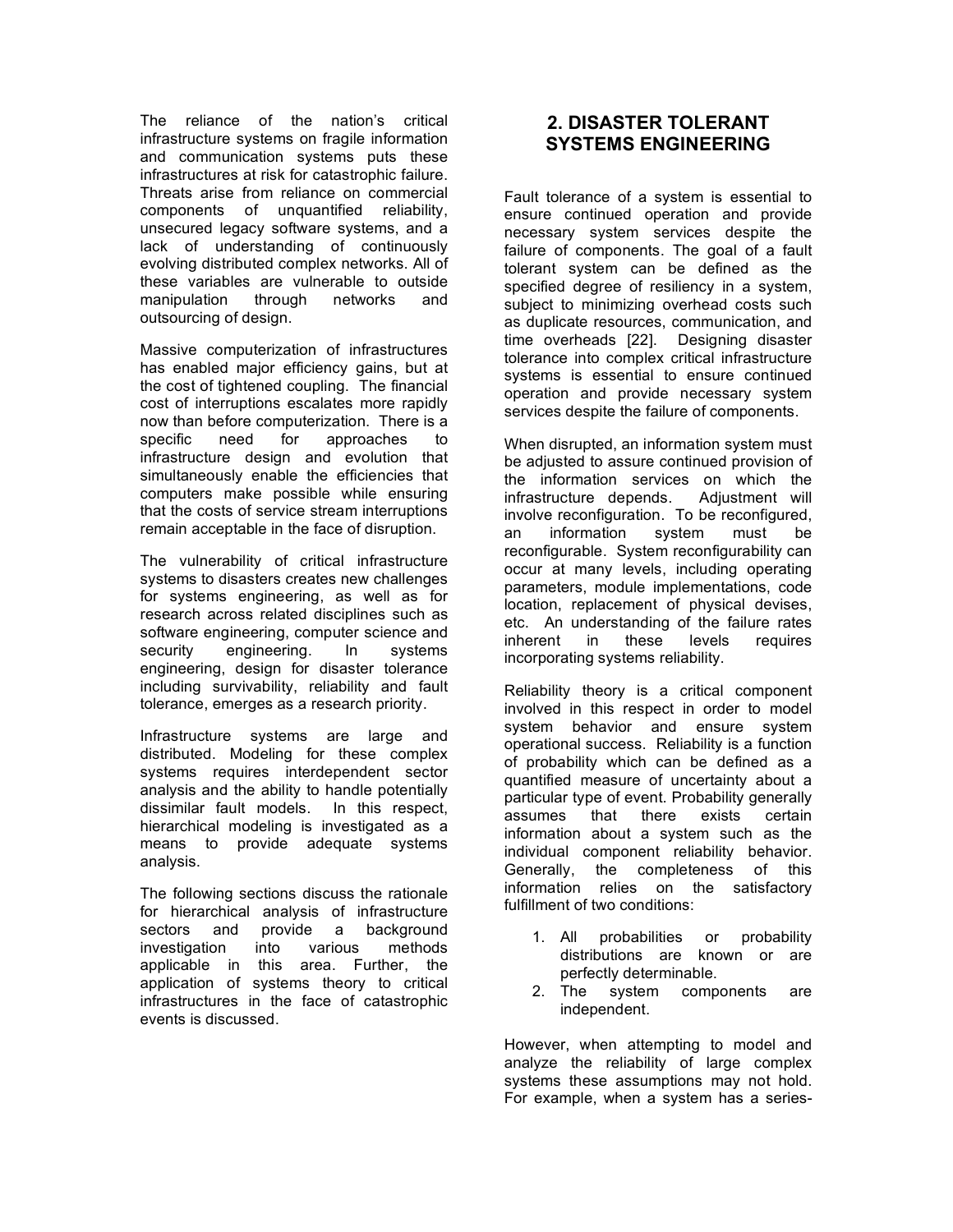parallel structure as represented in Figure 1, its time-to-failure (TTF) cumulative distribution function (CDF) can be obtained by multiplying together the failure-time CDFs of the parallel subsystems and subtracting from one the product of the reliability function of the series subsystems.



Figure 1. Series-Parallel Structure

This method works because the seriesparallel nature of the system means that it can be broken down into substructures whose failure times are statistically independent of one another. When a system is modeled as a complex system and is not series parallel, such a breakdown is not possible and standard reliability modeling methodologies are not applicable.

Complex systems are typically structured in a hierarchical structure. Each layer of this system has a specific function. However, the reliability of each layer is dependent on inputs from other layers [20]. Hierarchy theory deals with the fundamental differences among one level of complexity and another. Its ultimate aim is to explain the relationships among different levels: what generates the levels, what separates them and what links them together [20]. Numerous approaches have adequately been proven for analytically predicting the reliability or availability of series-parallel fault tolerant systems where system components are assumed to be independent and the probability distribution of the components are known. These include combinatorial models, such as fault trees and reliability block diagrams, and the use of Markov models to analyze the system with linear time dependent algorithms [9] [12] [21]. However, when attempting to model the reliability of complex systems comprised of non-series-parallel structures these methods are not feasible. They are computationally expensive, or suffer from the state-space

explosion problem [12] [23]. This section evaluates the use of several hierarchical reliability methodologies to model complex systems and provides potential means to design adequate system reliability into critical infrastructure. In addition a methodology is investigated on how performance is affected by combining dissimilar fault-tolerance schemes at adjoining levels.

Hierarchical models represent a large class of models that use hierarchical structures to avoid very large state spaces when modeling complex systems [12]. It is important to investigate methodologies for dealing with the state-space problem because reliability analysis of systems with very large state spaces requires the use of complex numerical methods for solving large systems of algebraic equations or the application of ordinary differential equations [23]. In addition, hierarchical models are necessary since most practical problems do not satisfy the assumptions of independence and series-parallel structures.

Sahner et al 1986, discuss the use of a hierarchical modeling technique called the Symbolic Hierarchical Automated Reliability and Performance Evaluator (SHARPE) to specifically avoid the state-space explosion problem. SHARPE allows the ability to use mixtures of reliability models at different levels while providing freedom in the number of levels in the hierarchy. The different types of reliability models can be combined hierarchically by using all or part of the solution to one model as part of the specification of another model. The authors' technique makes available mean and variance of each cumulative distribution function (CDF) produced in the analysis [21].

A second method is presented by Sharma et al 1991, and introduces a hierarchical approach for computing the terminal reliability between any given sourcedestination pair in large, complex networks. The method proposed allows the development of an approximate reliability expression for any large network of any size by modeling the network in a hierarchical form with specified 'clusters' of network nodes. An overall reliability value is approximated by computing various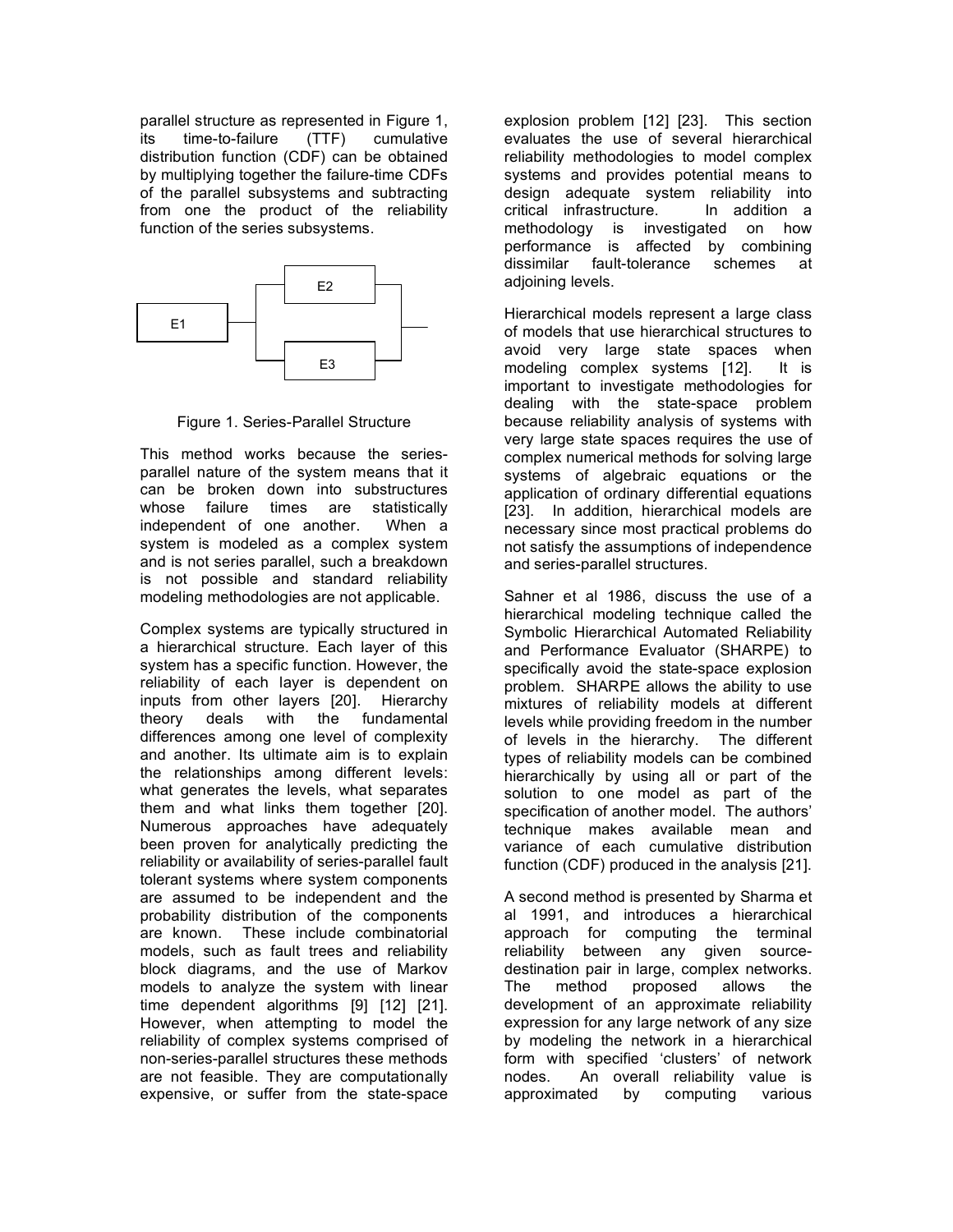parameters for individual clusters of network nodes and combining them to determine an approximate analysis [24]. Figure 2 illustrates this methodology of breaking down the problem into sub problems for a reduction in algorithm complexity.



Figure 2. Example of a hierarchical network [24].

This model represents a 2-level hierarchical network where level one of the network is grouped as a cluster and level two of the network serves to interconnect clusters of level one nodes. In this fashion, each cluster is modeled as a node. The inter-cluster links create the network graph model. Each cluster may then be modeled individually as a graph which forms the set of cluster models, as seen in Figure 2 [23].

This type of model can be used to model the failure and recovery behavior of each node cluster type and predict the expected cluster availability. The availability of a path is the product of the availabilities of the node clusters in the path. The model is developed based on the notion of node clusters and origin-destination pairs. Reliability terms corresponding to the paths within a cluster are made disjoint with respect to each other. The advantage of this methodology is realized when attempting to evaluate the reliability of large systems. This algorithm breaks down a large problem of terminal reliability in large distributed systems into sub problems which drastically reduces the complexity of the evaluation. This process allows for an exact reliability expression to

be obtained by multiplying the terms corresponding to each sub path [23].

Several researchers have identified the importance of understanding the effect on system performance and how information exchange may be affected when combining dissimilar fault-tolerant models between different levels of the hierarchy [21] [22] [23]. In particular, Shieh et al 1990 surveyed analytical models to evaluate the coordination of various levels of the hierarchy including the integration of various fault tolerant schemes required for complex hierarchical systems. They propose the use of Stochastic Petri Nets (SPN) for reliable process communication throughout a distributed hierarchical system through the use of *checkpointing with rollback recovery* as the method for fault tolerance [23]. They specifically focus on the probability of failures when processes from other 'hierarchical layers' synchronize in distributed systems. If a failure occurs at this integration, uncontrolled rollback of the system to its initial state may occur and result in a total system failure. The authors' combine SPN models with probabilistic analysis of uncontrolled rollback recovery to model what they define as the domino effect.

The rollback of one process due to failure may cause another non failed process to also rollback. This is due to the communication among the process between the times at which the communicating processes took their checkpoints. A rollback of non failed processes in this manner can lead to an uncontrolled rollback of all the communicating set of processes and as a worst case, bring the system back to an initial state, which is unacceptable for any real-time system [23].

To prevent the domino effect from occurring in these systems, the authors' propose the use of a planned checkpoint strategy where the processes mutually agree to perform a checkpoint function whenever any two processes communicate. This scheme would ensure that there is no domino effect. In the worst case, the processes would rollback to the most recent transition checkpoint before the synchronization and the place just before the next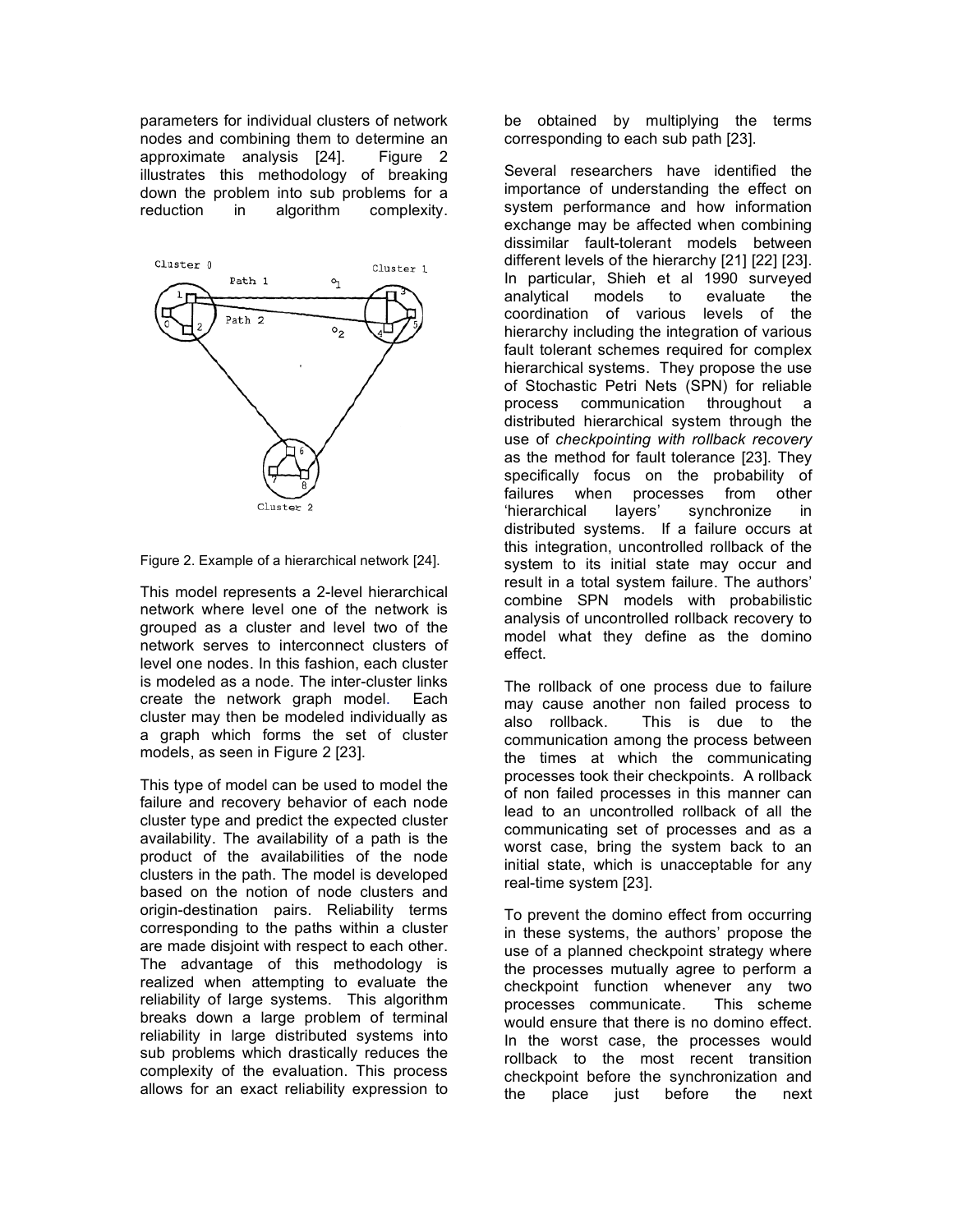synchronization. The main problem is the integration of the fault tolerant schemes at different levels and its effect on the choice of checkpoint strategy at different levels [26].

The final method evaluated uses a Bayesian hierarchical modeling technique to assess the reliability of a complex system comprised of multiple components by combining reliability information from various levels of a system which has been previously discussed as being problematic [12]. The goal of this technique is to improve model consistency at different levels of the reliability diagram by reexpressing non-terminal node probabilities in terms of probabilities using deterministic relations derived from the system reliability diagram [10]. Four sources of data are identified to accurately model the system using this methodology. The first source is data collected from actual component or subsystem tests and may generally take the form of binomial observations. The second type of data is expert opinion regarding the probability that a specific component or subsystem fails. A third, generally less precise source of information is expert opinion stating that a group of components in a given system or in related systems have similar failure probabilities. The authors stress the potential importance expert opinion can play in assessing the reliability of the system, particularly in large complex systems for which data collected on individual components may be sparse. However, as this type of data may be available from several experts where the quality of information from each expert may vary, the model assumes that this data take the form of a beta density function where prior information obtained from expert *m* concerning the lifetime distribution of certain component C*<sup>i</sup>* contributes a factor of

 $f_i(t_{_{im}} \, | \, \Theta^i)^{N_m}$ 

to the joint posterior density function. This expression represents the weight assigned to information collected from expert *m* including the number of observations assessed over the components lifetime distribution. For a non-redundant subset of

system components, the information could then be defined to contribute a factor of



to the prior density of  $\Theta$  . This assumption allows the net contribution of expert opinion to take the form of a binomial likelihood function so that the aggregation of multiple opinions can be analytically handled as 'data' in a suitable format [10]. The final sources of data critical to model are the terminal node probabilities (components with no subcomponents). The combination of these sources of data leads to a joint posterior distribution which may be analyzed to determine an overall system reliability function [10]. It has been argued that the use of Bayesian hierarchical models may be unrealistic in problems where only partial information is available about the system behavior [23].

### **3. SYSTEMS THEORY AND CRITICAL INFRASTRUCTURE**

A central tenet of systems theory is communication and control. Regulatory, or control action, is the imposition of constraints upon the activity at one level of a hierarchy which defines the "laws of behavior" at that level yielding activity meaningful at a higher level [21]. Hierarchies are characterized by control processes operating at the interfaces between levels. Control in open systems (those that have inputs and outputs from their environment) implies the need for communication. Closed systems, where unchanging components settle into a state of equilibrium can be distinguished from open systems which can be thrown out of equilibrium by exchanges with their environment. In systems theory, open systems are viewed as interrelated components that are kept in a state of dynamic equilibrium by feedback loops of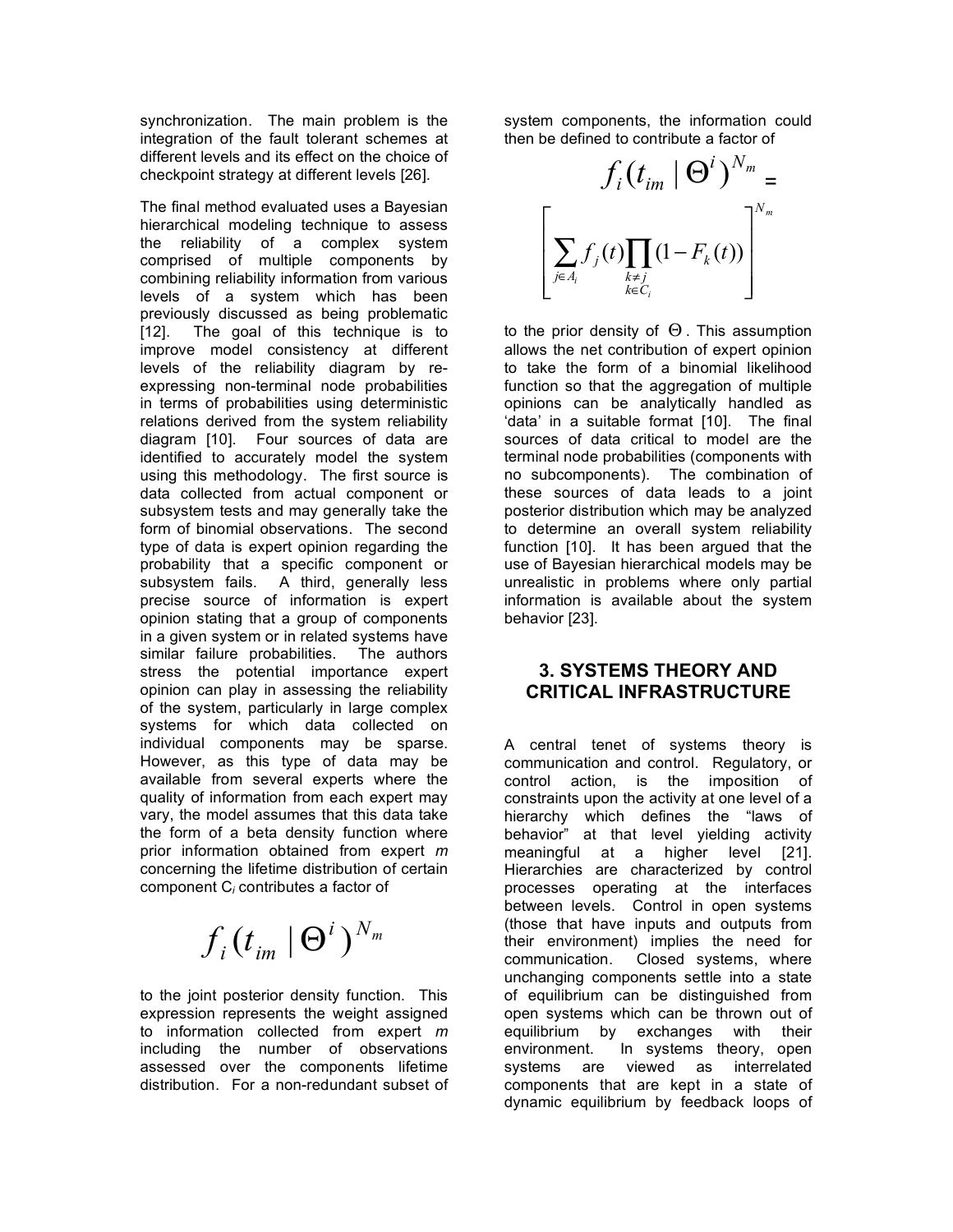information and control [11]. Infrastructure systems, when viewed in this manner, can be treated as a dynamic process that are continually adapting to achieve its ends and to react to changes in itself and its environment.

Critical infrastructure networks can be described as complex systems spread across vast distances which are nonlinear and highly interactive. Each are composed of numerous cyber, physical, and organizational infrastructures subsystems, interconnected, and interdependent. The interrelation with other sectors constitutes a complex large-scale system of systems [7]. The relationships among these systems are dynamic, nonlinear and spatially distributed.

These systems of systems are complex in nature defined by the fact that no single centralized entity can evaluate, monitor, and manage all the interactions [2]. The relationships and interdependencies require complex mathematical theories and control methods often not representative of conventional methods. In reliability analysis of such complex systems, combinatorial models may be computationally efficient, but have limited expressive power. State-based models are expressive but computationally complex where the complexity increases exponentially with the size of the model [12]. It is in this regard that hierarchical reliability modeling may provide the ability to adequately design disaster tolerant infrastructure systems to provide better command and control capabilities including vulnerability assessment to protect against malicious attacks or forces of nature.

## **4. CONCLUSION**

In studying large-scale systems with technological, societal, and environmental aspects, the efforts in the modeling as well as in the design and optimization are magnified and often overwhelm the analysis. This is due to the very large number of variables and complexity of the design models. Models must be built to address this complexity, but no single model can ever capture and represent all the essence of large-scale systems.

Hierarchical reliability for the design of disaster tolerant complex systems offers the ability to include diverse sources of information at different levels of the system and an ability to determine overall system reliability. In addition, traditional systems engineering techniques support the development of a coherent framework for incorporating multiple sources of nonterminal node probabilities using the structure of the system reliability block diagram and terminal node failure time distributions. Hierarchical reliability evaluation decomposes the overall model into a set of sub models where construction and generation of a large model is avoided and a solution can be obtained through interactions analysis among the sub models.

There is a strategic need to understand the societal consequences of infrastructure failure risks along with benefits of various tiers of increased reliability. From an infrastructure interdependency perspective, power, telecommunications, banking and finance, transportation and distribution, and other infrastructures' are becoming more and more congested and are increasingly vulnerable to failures cascading through and among them. A key concern is the avoidance of widespread failure due to these cascading and interactive effects. Moreover, interdependence is only one of several characteristics that challenge the control and reliable operation of these systems.

Dealing with system wide disruptions that may potentially result in infrastructure disasters sometimes requires diagnostic and corrective actions. In almost all cases, minimizing the loss of aggregate value to users and ensuring that it remains within a range required to safeguard the public interest is achieved only by taking a systemwide view coupled with disaster tolerance techniques and technologies.

# **5. ACKNOWLEDGEMENTS**

The authors gratefully acknowledge the support from the Critical Infrastructure Protection Center (CIPC), SPAWAR Charleston for the research performed in this paper. Specifically, the authors would